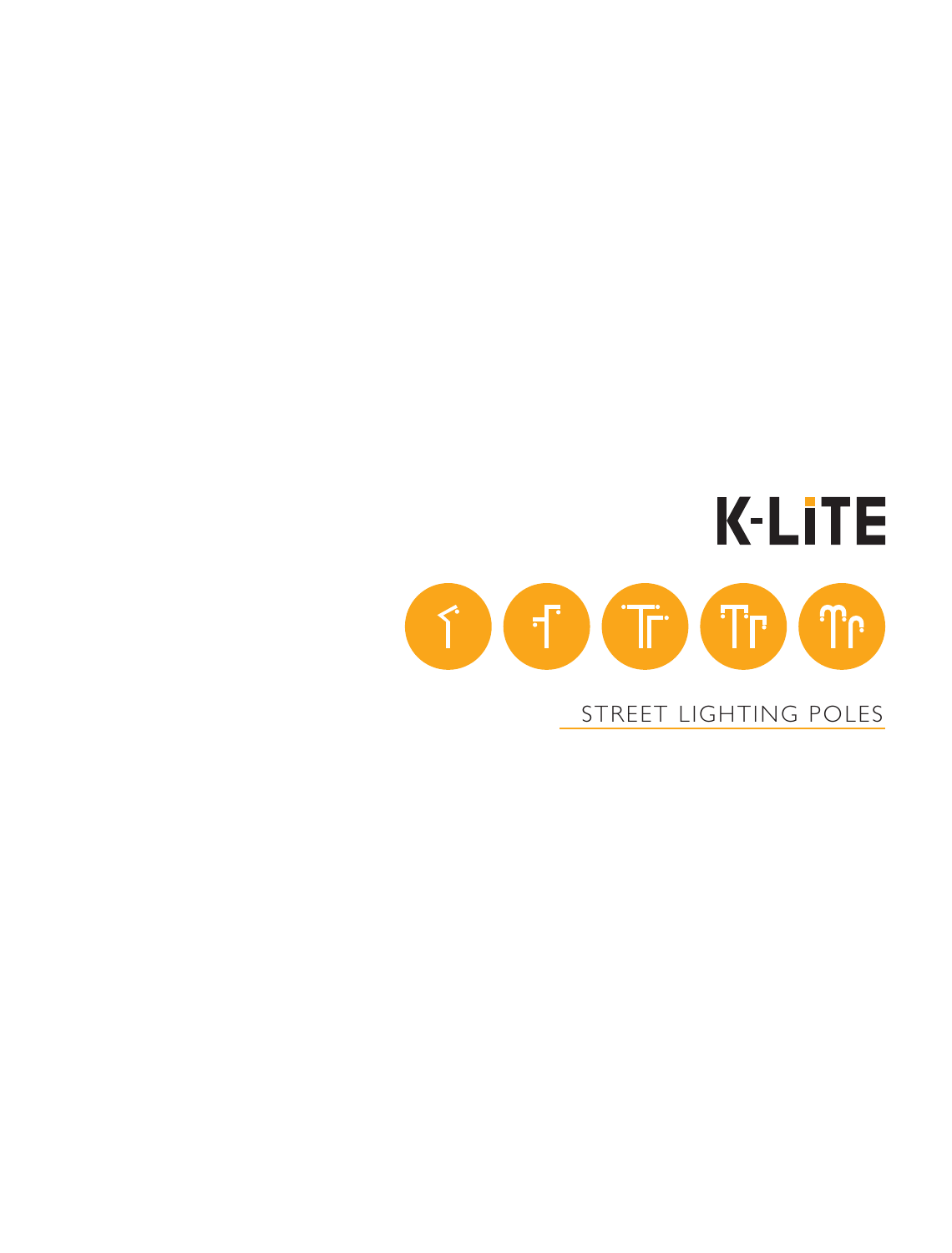# **K-LiTE**

Architectural Lighting Pole is design to create a distinctive atmosphere in town & cities by using the most advanced technology to develop innovative lighting solutions. Poles can stylishly convey the identity of any landscape. Our poles can be designed to suit single or multi arms brackets in order to install one or more light sources.

#### Product Description

- Pole design parameters vary depending on the type of bracket and loading factor.
- All pole sections are welded using special v groove technique by certified welders using high end MIG welding processes.
- Built-in control box with cast aluminium service door and safety rope.
- Die cast aluminium door is contoured to the shape of the pole with silicone rubber gasket.
- The control gear tray is prewired with MCB, terminal connectors for loop-in / loop-out arrangement.
- The foundation bolt holes in the base plate are designed to be elongated for fine adjustments / alignment of the pole during installation.
- Base plate made of steel grade E250 & foundation bolt of grade 4.6
- $\cdot$  ( $\epsilon$  Conformity mark

#### Product Benefits

- Quick installation and low assembly costs.
- A wide range of Pole heights and bracket options to meet various lighting requirements.
- Functionally versatile, strong and stable with sound engineering.
- Long life span.
- Innovative Design options to provide Visual integration with the environment.
- Customised for your delight : Creating the entire product portfolio Right from concept to completion, merging the best technology and practices in lighting.

#### Area of Application

Street lighting in main road / secondary roads, Illuminating pathways in parks, Gardens, Resorts, Expressways, Private driveways, Residential Area Lighting, Boulevards, Shopping centres, Building perimeters and Public places.

#### Installation

Surface mounted with base plate and fitted on a pre formed foundation.

#### Available Finish

Coated with zinc rich primer and finished using environmentally stable polyurethane based paint / Pure polyester powder coated of desired colour.

- Graphite grey
- Anthracite grey
- Black